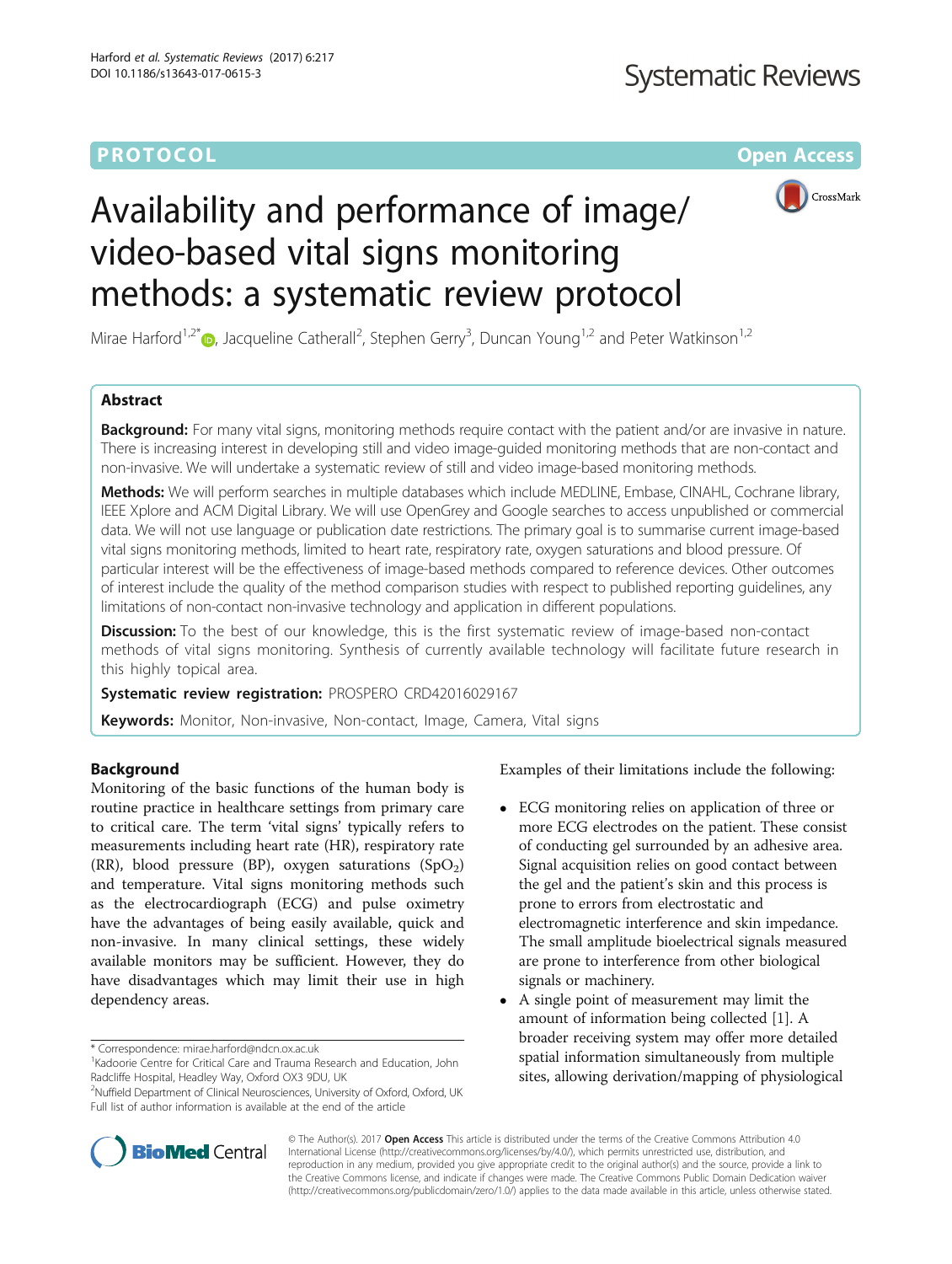parameters. Ultimately, this may facilitate insights that would be difficult to appreciate from a singlepoint analysis.

- There are infection risks from being physically attached to monitors and the use of the same machines on multiple patients.
- Monitors that require contact with the skin may lead to skin barrier breakdown. This is a concern in critical care patients who are more prone to hospital-acquired pressure ulcers and impaired skin healing [[2](#page-6-0)], especially in neonates [[3](#page-6-0)].
- Multiple lines for various forms of monitoring create a hazard for both patients and staff, particularly during transfer. They may also interfere with clinical care.
- Multiple contact monitors can interfere with sleep which is known to adversely affect recovery [[4\]](#page-6-0).
- Non-contact monitoring is likely to be less emotionally traumatic for visitors in critical care settings [\[5\]](#page-6-0).

Some of these limitations and complications may be avoided by using non-contact, non-invasive monitoring methods in the form of image/video-based monitoring. There is a huge potential for this type of monitoring in the current era of telemedicine, and the required technology has developed rapidly in the last decade. Several image-based technologies have been explored for vital signs monitoring, and it is our aim to provide a summary of their current availability and performance.

## **Objective**

We aim to review non-contact, non-invasive image/ video-based vital signs monitoring devices in health care and health-related fields. To our knowledge, this will be the first systematic review of the evidence for this type of monitoring. The review will provide a basis for further research using similar technology in a rapidly evolving field.

## Methods/design

## Protocol and registration

Methods of the systematic review have been developed in accordance with the Preferred Reporting Items for Systematic Reviews and Meta-Analyses (PRISMA) [\[6](#page-6-0)] guideline. The completed PRISMA-P [\[7](#page-6-0)] checklist is available as a supplementary file to this protocol (Additional file [1](#page-5-0)).

This proposed systematic review has been registered with PROSPERO (the International prospective register of systematic reviews): CRD42016029167.

# Eligibility criteria

All papers looking at monitoring of HR, BP, RR or  $SpO<sub>2</sub>$ using image analysis with comparison to a clinically validated reference device will be included without limitation on the setting. We will exclude temperature monitoring which lends itself to infrared imaging and has been extensively studied [[8](#page-6-0)–[10](#page-6-0)]. Technology which require placement of trackers or monitors on the body will be excluded. Studies using projected markers but require image/video analysis for monitoring purposes will be included. No limitations will be set on the primary objective of the studies; for example, studies aiming to refine image analysis will be included as long as they measure one of the specified vital signs and compare it to a clinically validated reference device as part of the methodology.

Initial screening process will select any literature reviews to ensure all original studies are included. Only human subject studies will be included, and no age limits will be set. Date and language restrictions will not be applied. Authors of studies published in languages other than English will be contacted by email for assistance with data extraction.

All unpublished studies found and articles in the media will be included wherever possible to minimise publication bias.

We will include randomised controlled trials, interventional studies, observational studies (including casecontrol or cohort studies) and pilot studies that compare an image-based monitoring system to any established forms of monitoring already used in clinical practice. Only studies that compare results from an image methodology with a clinically validated reference non-image methodology will be included. Any case series or reports will be included in the first instance with no limitations on the total number of subjects.

#### **Outcomes**

The primary intended outcome is a summary of the current availability of image/video-based vital signs monitoring methods and a comparison of the performance of the new technology with other clinically available methods.

Secondary outcomes of interest are the quality of the studies' methodology with respect to the Guidelines for Reporting Reliability and Agreement Studies (GRRAS) [[11\]](#page-6-0), current limitations in image/video-based monitoring technology and the feasibility of its use in different populations.

It is probable that there will be considerable variability in the outcome measurements and the reporting of the technology's efficacy. We will aim to produce a qualitative synthesis if the heterogeneity between the studies does not allow a quantitative summary.

#### Data sources/management

Searches will be performed in multiple databases including MEDLINE, Embase, CINAHL and Cochrane library.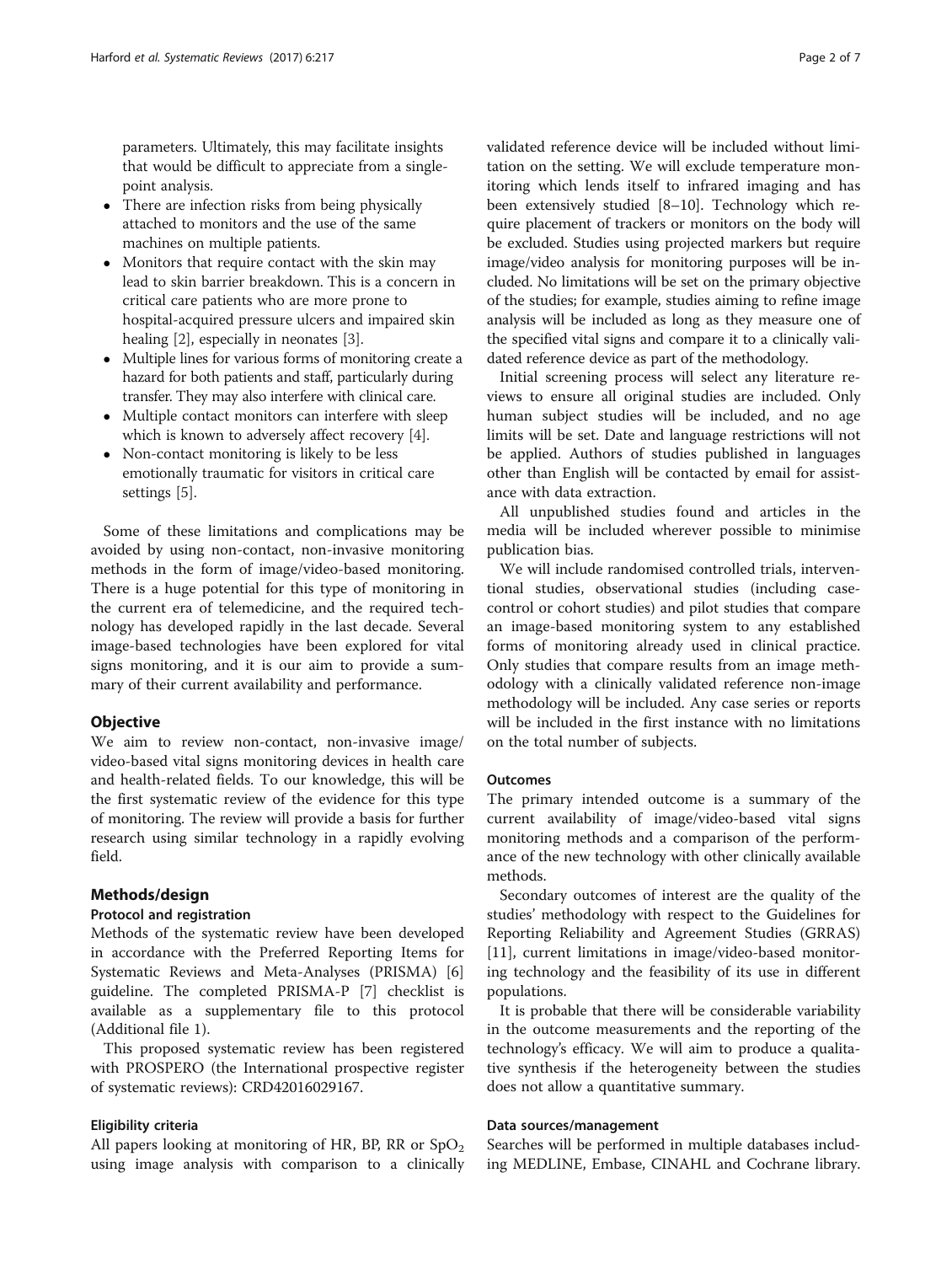Given the subject topic, IEEE (Institute of Electrical and Electronics Engineers) Xplore Digital Library and ACM (Association for Computing Machinery) Digital Library will also be searched. OpenGrey will be searched for any unpublished grey literature. Given the popular culture/ commercial applications of the technology, Google/Google Scholar will also be searched.

If any websites are available, primary original research data from which the technology is based will be sought.

Identified references will be downloaded to reference library software for the initial title and abstract screening. All references proceeding to the next stage will be handled using Distiller SR software (Evidence Partners, Ottawa, Canada). All searches will be saved for referencing, including a full list of papers and timeline of searches. The process of each paper will be clearly documented from the screening and review process.

#### Search strategy

The search strategy will be guided by a medical librarian who will advise on the conduct of the searches and limitations of the search terms used. Broad search terms will be used in order to capture all publications on this topic.

Initial search terms of interest include Monitor/Invasive/Non-invasive/Contact/Non-contact/Contactless/Remote/Image/Camera/Webcam/Web-cam/Physiologic/ Measure/Respiratory rate/Breathing rate/Pulse/Heart rate/Blood pressure/SpO2.

Where appropriate, the terms will be exploded and MeSH (Medical Subject Headings) terms will be used. As demonstrated in the example, word stems will be used to generate results where appropriate.

Once searches are complete, the findings will be pooled and any duplicates removed.

Draft search strategy is outlined in Table 1.

#### Study selection and data extraction

A four-stage review process will be used to select final articles for inclusion.

- Stage 1: Once searches are generated and checked for duplicates, the titles will be screened by two reviewers (MH, JC) to reject any which are clearly unrelated. Any articles with uncertainty or where there is a disagreement between the reviewers will be included for abstract review.
- Stage 2: Abstract review will be undertaken by two reviewers (MH, JC). Where there is a discrepancy, the article will proceed to a fulltext review along with others selected by both reviewers.
- Stage 3: A selection of full-text articles will be assessed by two reviewers (MH, JC) using a pilot data extraction form on the reference management

## Table 1 Example of search strategy

| 1  | (remote*).ab,ti.                                                                                            |
|----|-------------------------------------------------------------------------------------------------------------|
| 2  | (measur*).ab,ti.                                                                                            |
| 3  | (imag*).ab,ti.                                                                                              |
| 4  | (monitor*).ab,ti.                                                                                           |
| 5  | (camera* OR webcam* OR web-cam* OR video).ab.ti.                                                            |
| 6  | (invasive* OR non-invasive* OR noninvasive OR contact*<br>OR non-contact* OR noncontact* OR remote*).ab.ti. |
| 7  | (respira* OR respiratory rate OR breathing rate OR pulse<br>OR heart rate OR blood pressure OR SpO2).ab,ti. |
| 8  | 1 AND 2 AND 5                                                                                               |
| 9  | 2 AND 3 AND 6 AND 7                                                                                         |
| 10 | 4 AND 6 AND 7                                                                                               |
| 11 | 5 AND 6                                                                                                     |
| 12 | "Monitoring, Physiologic/methods"[MAJR]                                                                     |
| 13 | 5 AND 12                                                                                                    |
| 14 | 6 AND 12                                                                                                    |
| 15 | 8 OR 9 OR 10 OR 11 OR 13 OR 14                                                                              |
|    |                                                                                                             |

\*Word truncation search

software. The extraction output will be compared and a final data extraction form will be created. All full texts will then be assessed by the two reviewers. Authors will be contacted by email for clarification or for further data wherever necessary.

Stage 4: Once articles are selected, hand-searching strategy will be used to review their references to look for relevant articles not already identified. This is of particular importance as pseudohealthcare use of non-contact monitoring or non-published articles may be identified using this method.

The returned papers will be categorised under the predominant technology used. Anticipated headings include the following:

- Non-contact photoplethysmography (PPG)/imaging PPG<br>• Thermal/infrared
- Thermal/infrared<br>• Multi-slice image
- Multi-slice image and tracking
- Tracking of projected light

The above categories will be included in the data extraction form and effort will be made to group similar technologies together for analysis. We expect to stratify studies by predominant imaging modality, vital signs of interest and the target population.

## Outcomes and prioritisation

The following data will be extracted from each study: the type and date of publication, funding source, conflict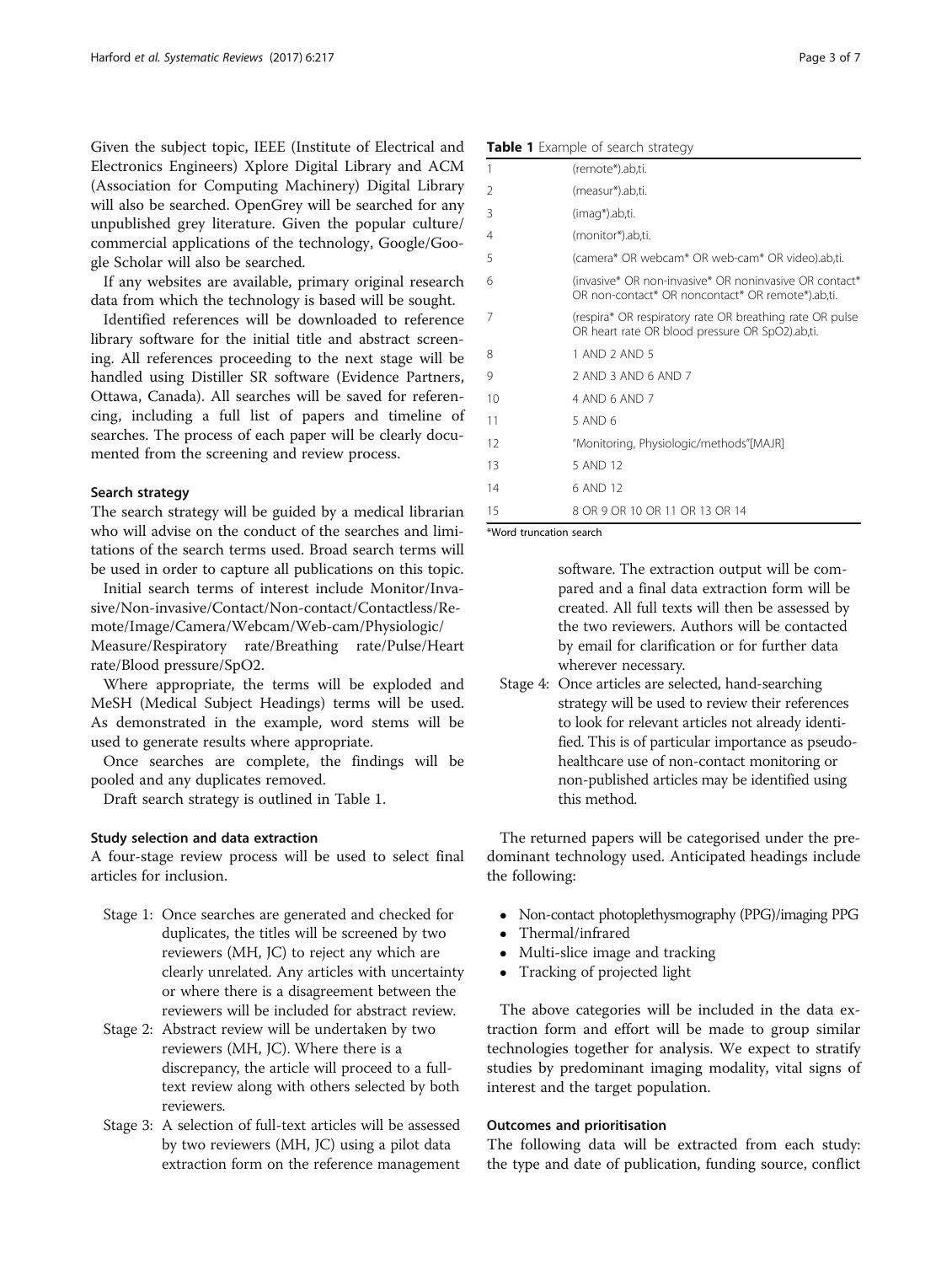of interest, study type, vital sign of interest, setting, the number of participants, population and cohort data, eligibility criteria, image technology used, reference method, distance from camera to subject, body part imaged, frames per second, simulated physiological changes, performance of new technology compared to reference method, limitations reported, statistical analysis method, main conclusions and data to allow quality of reporting assessment according to GRRAS guidelines.

The primary intended outcome is a qualitative review of the availability and performance of different technology used for each vital sign. The studies will be categorised according to the video/image-based monitoring used (e.g. PPG, thermal) and the vital sign being measured (i.e. HR, BP, RR,  $SpO<sub>2</sub>$ ) during the data extraction phase.

A secondary intended outcome is an appraisal of the quality of reporting among the method comparison studies included in the review with respect to the modified GRASS scoring system (Table [2](#page-4-0)). Furthermore, a summary of the current limitations of noncontact, non-invasive technology, potential methods of improving image acquisition and the application of the technology in different clinical populations will be synthesised.

## Assessment of study quality

The appraisal will be performed by two reviewers (MH, JC) who will agree on the final assessment. In the event of a discrepancy, this will be resolved by discussion with a third reviewer (PW or DY).

Many studies of interest for the purpose of this review are likely to be experimental/pilot/proof-of-concept studies using a small number of subjects from a single centre. It is anticipated that it may not be possible to weight studies numerically in the final analysis due to the likely variability in the study designs and variable study sizes.

GRRAS recommendation for method comparison studies reporting is designed to cover a broad range of clinical test scores/classification/diagnosis and not all applicable for our use. Therefore, they have been adapted to suit our objectives (Table [2\)](#page-4-0).

A key aspect of quality assessment is the appropriateness of the statistical analysis. Pearson's correlation coefficient is not an appropriate statistical method to assess reliability and agreement, as originally discussed by Bland and Altman [[12\]](#page-6-0). Despite this, a review of statistical methods used to test for agreement of medical instruments showed that the correlation coefficient remains the second most frequently used statistic [[13\]](#page-6-0). In order to assess this aspect of each study, the statistical analysis will be checked against the published method agreement analysis guidelines [\[14\]](#page-6-0). The classification strategy based on the guidelines is summarised in Table [3.](#page-5-0) Each study will be assessed for statistical appropriateness. This has been incorporated to the modified GRRAS scoring system (Table [2\)](#page-4-0).

Where one method is used, or all methods used are in the same category, the overall rating will be given as that category. Where multiple methods are used and they are in adjacent categories, the study will be categorised as the better. If gold standard and inappropriate methods are used together, the study will be classified as acceptable.

It is expected that Bland and Altman's method will be used most frequently for measuring agreement. Specifically, it is important that where multiple observations are made per individual (e.g. multiple HR measurements from one subject using two methods), this is accounted for in the statistical assessment [\[15](#page-6-0)]. This has been incorporated into the statistical rating scale (Table [3](#page-5-0)).

Each included study will be given a rating based on the modified GRASS scoring system as below:

- All items are " $+$ ": high quality
- All items are "+" except the statistical analysis rating of "?" OR one of the other sections is given "-": moderate quality
- Statistical analysis is given "-" OR two or more sections are given "-": low quality

Finally, the GRADE methodology will be used to systematically rate the strength of the overall review as high/moderate/low/very low [[16\]](#page-6-0).

#### Heterogeneity

There is likely to be a high degree of heterogeneity across the studies given the likely variation in reported outcomes. It is hoped that it would be possible to compare methods post stratification by the vital signs of interest (e.g. HR) and by the predominant technology used.

## Missing data

We will seek missing data by contacting original authors. Effort will be made to include all available studies.

## Subgroup analysis

Subgroup analysis will be undertaken for the group of studies with acceptable statistical methods and outcomes summarised in numerical format if possible. Should the extracted data be deemed sufficiently homogenous from a clinical standpoint for quantitative synthesis to be undertaken, we anticipate performing numerical analysis. If we identify studies that are sufficiently homogenous, we will attempt a meta-analysis of the results, using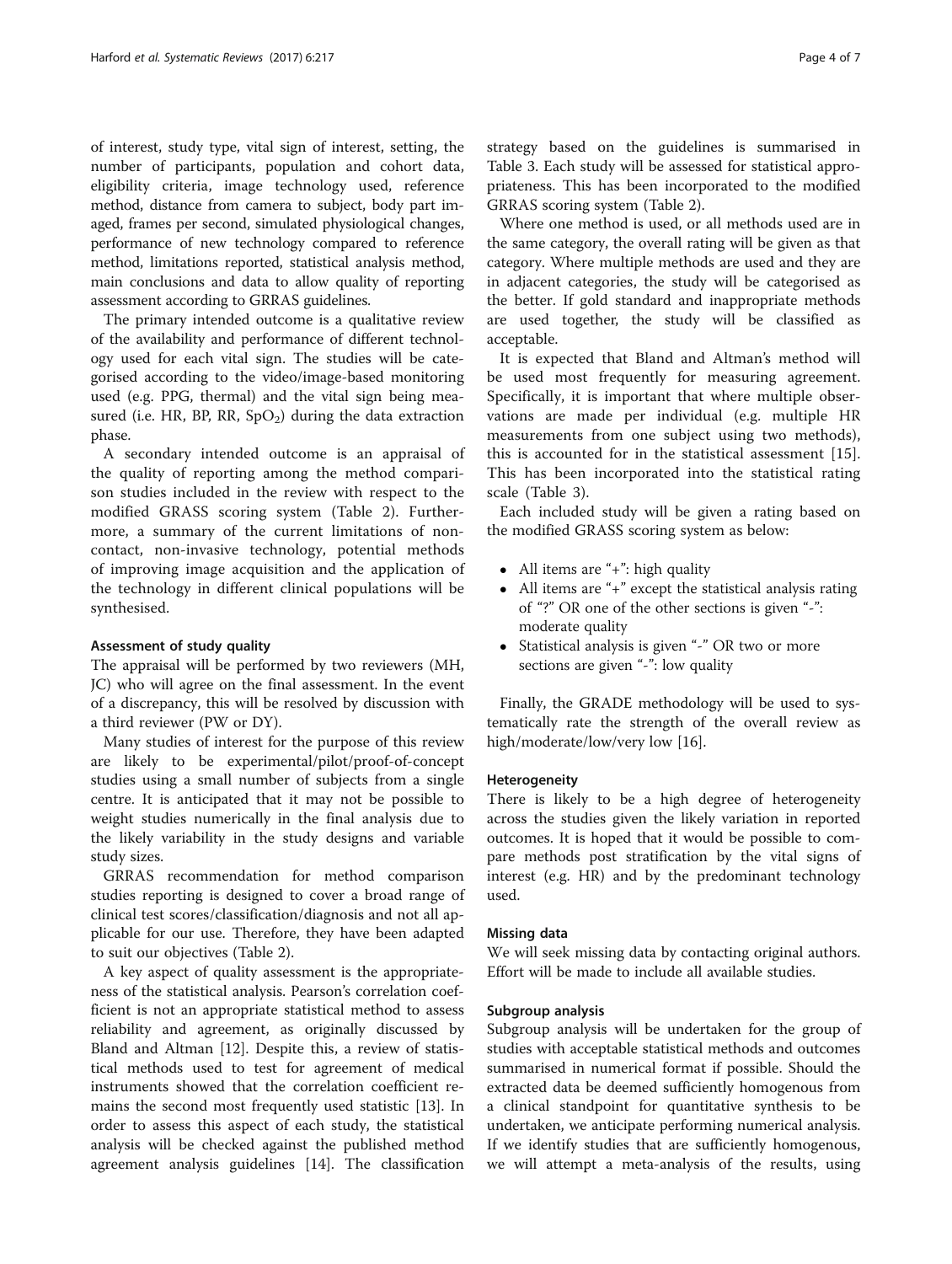| Section            | Original guidelines from GRRAS                                                                                           | Scoring                                                                                                                                                                        |                    |
|--------------------|--------------------------------------------------------------------------------------------------------------------------|--------------------------------------------------------------------------------------------------------------------------------------------------------------------------------|--------------------|
| Title and abstract | Identify in title or abstract that interrater/intrarater reliability<br>or agreement was investigated                    | N/A <sup>a</sup>                                                                                                                                                               |                    |
| Introduction       | Name and describe the diagnostic or measurement device                                                                   | The image-based vital signs monitor is described                                                                                                                               | $^{+}$             |
|                    | of interest explicitly                                                                                                   | No description                                                                                                                                                                 |                    |
|                    | Specify the subject population of interest                                                                               | Specifies the subject population of interest                                                                                                                                   | $^{+}$             |
|                    |                                                                                                                          | No population specified                                                                                                                                                        |                    |
|                    | Specify the rater population of interest (if applicable)                                                                 | N/A                                                                                                                                                                            |                    |
|                    | Describe what is already known about reliability/agreement<br>and provide a rationale for the study                      | Describes what is already known about the reliability<br>of image-based monitoring method and provide a<br>rationale for the study                                             | $^{+}$             |
|                    |                                                                                                                          | No statement on the current knowledge of the method<br>and no rationale stated                                                                                                 |                    |
| Methods            | Explain how the sample size was chosen. State the determined<br>number of raters/subjects/objects/replicate observations | Explains how the sample size was chosen and/or state<br>the determined number of subjects/replicate observationsb                                                              | $+$                |
|                    |                                                                                                                          | No explanation of sample size. Number of subjects/replicate<br>observations not stated                                                                                         |                    |
|                    | Describe sampling method                                                                                                 | Describes sampling method                                                                                                                                                      | $^{+}$             |
|                    |                                                                                                                          | No description of sampling method                                                                                                                                              |                    |
|                    | Describe the measurement/rating process (e.g. time interval                                                              | Describes the measurement process                                                                                                                                              | $^{+}$             |
|                    | between repeated measurements, availability of clinical<br>information, blinding)                                        | No description of measurement process                                                                                                                                          |                    |
|                    | State whether measurements/ratings were conducted<br>independently                                                       | Two (or more) methods of measurements conducted<br>independently                                                                                                               | $^{+}$             |
|                    |                                                                                                                          | Measurements not conducted independently                                                                                                                                       |                    |
|                    | Describe the statistical analysis                                                                                        | Describes the statistical analysis planned                                                                                                                                     | $^{+}$             |
|                    |                                                                                                                          | No description of statistical analysis planned                                                                                                                                 |                    |
| Results            | State the actual number of raters and subjects/objects<br>which were included and the number of replicate                | States the actual number of subjects who were included<br>and number of observations (e.g. duration of recording)                                                              | $^{+}$             |
|                    | observations which were conducted                                                                                        | No statement of the number of subjects/observations                                                                                                                            |                    |
|                    | Describe the sample characteristics of raters/subjects                                                                   | N/A                                                                                                                                                                            |                    |
|                    | Report estimates of reliability and agreement including<br>measure of statistical uncertainty                            | Reports estimates of reliability and agreement including<br>measure of statistical uncertainty using gold standard<br>measures                                                 | $^{+}$             |
|                    |                                                                                                                          | Reports estimates of reliability and agreement including<br>measure of statistical uncertainty using acceptable standard<br>measures                                           | $\overline{\cdot}$ |
|                    |                                                                                                                          | Reports estimates of reliability and agreement including<br>measure of statistical uncertainty but using inappropriate<br>measures/no estimates of reliability/agreement given |                    |
| Discussion         | Discuss the practical relevance of results                                                                               | Discusses the practical relevance of results                                                                                                                                   |                    |
|                    |                                                                                                                          | No discussion of practical relevance of results                                                                                                                                |                    |
| Auxillary material | Provide detailed results if possible (e.g. online)                                                                       | N/A                                                                                                                                                                            |                    |

<span id="page-4-0"></span>Table 2 Adapted GRRAS tool for quality assessment of measurement comparison studies

 $N/A$  not applicable

<sup>a</sup>Studies will not be penalised for not stating the gold standard/reference method of monitoring in the title/abstract as we aim to include studies where this comparison was performed with an alternative primary aim (e.g. improve image analysis protocol)

<sup>b</sup>Pilot studies will not be penalised for not stating how the sample size was chosen

random-effects methods to combine measures of bias and agreement from multiple Bland-Altman analyses [[17\]](#page-6-0). Similar techniques may also be used to combine measures of accuracy and error. If significant heterogeneity exists between the types of study making the

numerical subgroup analysis impossible, the analysis will be qualitative. If there is sufficient stratified data for the application or performance of any particular imaging modality or detected vital sign, a statistical subgroup analysis will be performed.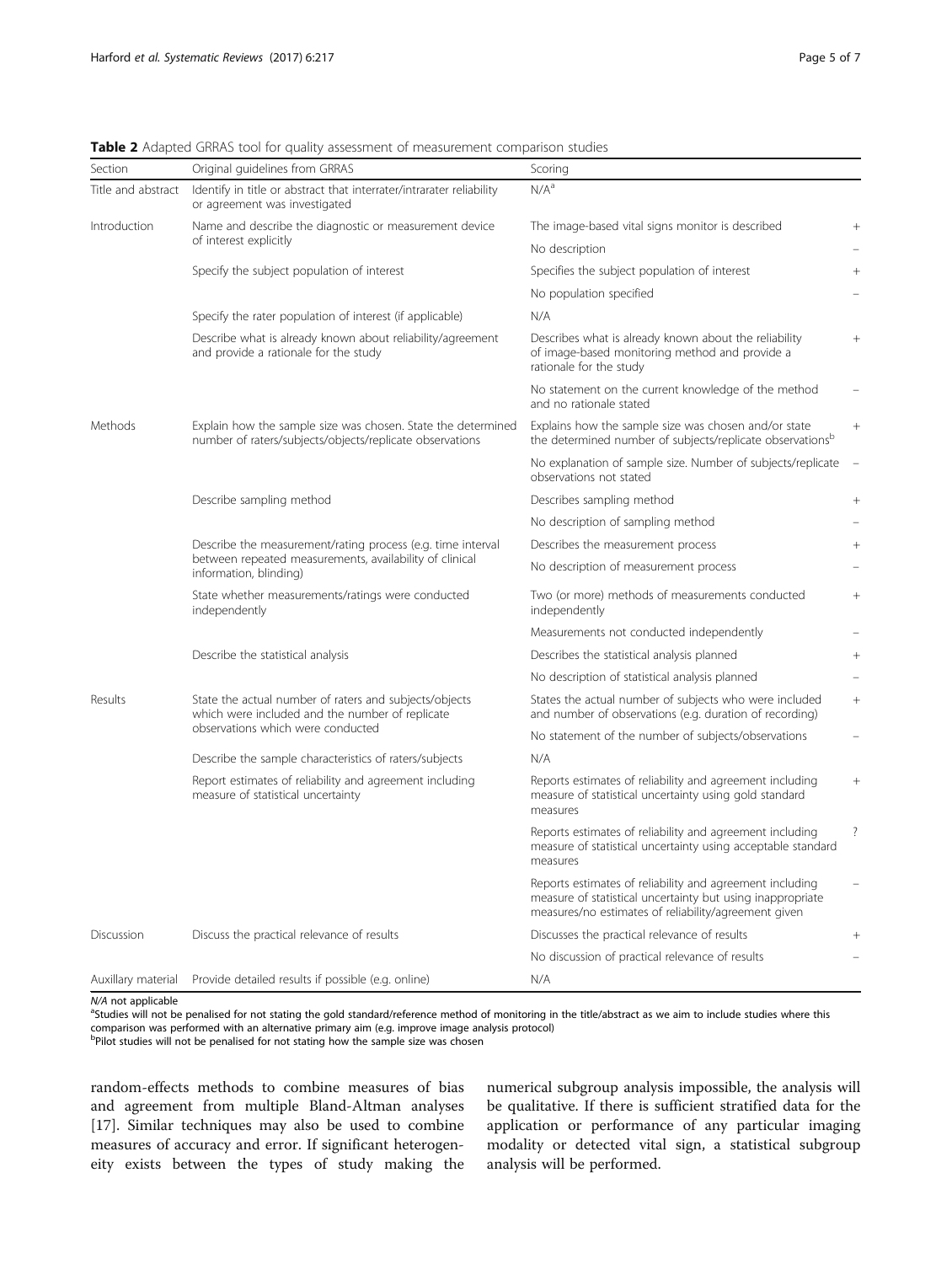<span id="page-5-0"></span>Table 3 Classification of statistical methods used to compare image-guided vital signs measurement against reference device

| Gold standard                                                                                                                                                                                                                                                                                                                                                    | Acceptable                                                                                                                                                                                                                                                                                                                          | Inappropriate                                              |
|------------------------------------------------------------------------------------------------------------------------------------------------------------------------------------------------------------------------------------------------------------------------------------------------------------------------------------------------------------------|-------------------------------------------------------------------------------------------------------------------------------------------------------------------------------------------------------------------------------------------------------------------------------------------------------------------------------------|------------------------------------------------------------|
| • Bland-Altman plot/limits of agreement (LOA) analysis<br>· Intraclass correlation coefficient<br>• Lin's concordance correlation coefficient<br>• British standards reproducibility/repeatability coefficient<br>For all methods in this category, if repeat measurements<br>per patient have not obviously been accounted for, then<br>classify as acceptable. | • Mean square error/deviation<br>• Root mean square error/deviation<br>• Mean absolute error/deviation<br>• Accuracy<br>• Categorisation (e.g. proportion of time/measurements<br>test within a threshold of gold standard)<br>• Descriptive only-plot of test against gold standard,<br>or test and gold standard signals overlaid | • (Pearson's) correlation<br>coefficient<br>$\cdot$ T test |

#### Amendments to protocol

Any deviation from this protocol will be dated and documented to ensure a transparent review process. As per PRISMA guidelines, no changes will be made to the main body of the protocol and any unanticipated additional findings will be discussed in the final review.

## **Discussion**

This systematic review will synthesise a summary of the current technology available for image-based monitoring of vital signs.

The main strength of the proposed review is that a summary of the availability and effectiveness of non-invasive, non-contact monitoring methods and their utility in the clinical environment will provide a basis for the direction of future work in the field. Furthermore, an appraisal of the quality of reporting among these studies will guide authors for reporting of future studies. Similarly, a review of the statistical methods employed among these studies will improve the analysis of future studies.

#### Limitations

Despite the outlined wide search strategy, we anticipate a number of difficulties in carrying out the proposed systematic review. There is high likelihood of publication bias as the published studies/imaging methods are more likely to have better performance compared to those that are not published. We also anticipate that studies conducted as part of doctoral theses may not be found despite the wide search strategy and/or may be difficult to access. It is likely that a proportion of these studies will have been published in peer-reviewed journals with further likelihood of publication bias. Every effort will be made to include grey literature available with review of citations/references and advice from a librarian.

We also anticipate that a large number of studies included in the review will be proof-of-concept studies with very few subjects. Therefore, we anticipate a heterogeneous group of studies to be included in the review which may make quantitative summary difficult.

We believe that this review will provide a useful summary of the current technologies available for imagebased monitoring of vital signs and guide the direction of future research for more complex monitoring, especially in critical care settings.

## Additional file

[Additional file 1:](dx.doi.org/10.1186/s13643-017-0615-3) PRISMA-P. (DOCX 21 kb)

#### Abbreviations

BP: Blood pressure; ECG: Electrocardiograph; GRRAS: Guidelines for Reporting Reliability and Agreement Studies; HR: Heart rate; ICU: Intensive care unit; LOA: Limits of agreement; PPG: Photoplethysmography; PRISMA: Preferred Reporting Items for Systematic Reviews and Meta-Analyses; RR: Respiratory rate; SpO<sub>2</sub>: Oxygen saturations

#### Acknowledgements

The authors would like to thank Tatjana Petrinic for her guidance during development of search strategy.

#### Funding

This work is supported by the National Institute for Health Research. The funder supports salaries for this work but has had no role in the development of this protocol.

#### Availability of data and materials

Not applicable

#### Authors' contributions

MH and PW conceived the original idea. MH and JC developed the search strategy. MH and SG developed the statistical assessment and analysis strategy. MH has written this manuscript with revisions by JC, SG, DY and PW. All authors read and approved the final manuscript.

#### Ethics approval and consent to participate

Not applicable

#### Consent for publication

Not applicable

#### Competing interests

The authors declare that they have no competing interests.

#### Publisher's Note

Springer Nature remains neutral with regard to jurisdictional claims in published maps and institutional affiliations.

#### Author details

<sup>1</sup> Kadoorie Centre for Critical Care and Trauma Research and Education, John Radcliffe Hospital, Headley Way, Oxford OX3 9DU, UK. <sup>2</sup>Nuffield Department of Clinical Neurosciences, University of Oxford, Oxford, UK. <sup>3</sup>Centre for Statistics in Medicine, University of Oxford, Oxford, UK.

#### Received: 1 June 2017 Accepted: 19 October 2017 Published online: 25 October 2017

#### References

1. Sun Y, Papin C, Azorin-Peris V, Kalawsky R, Greenwald S, Hu S. Use of ambient light in remote photoplethysmographic systems: comparison between a high-performance camera and a low-cost webcam. J Biomed Opt. 2012;17(3):037005.